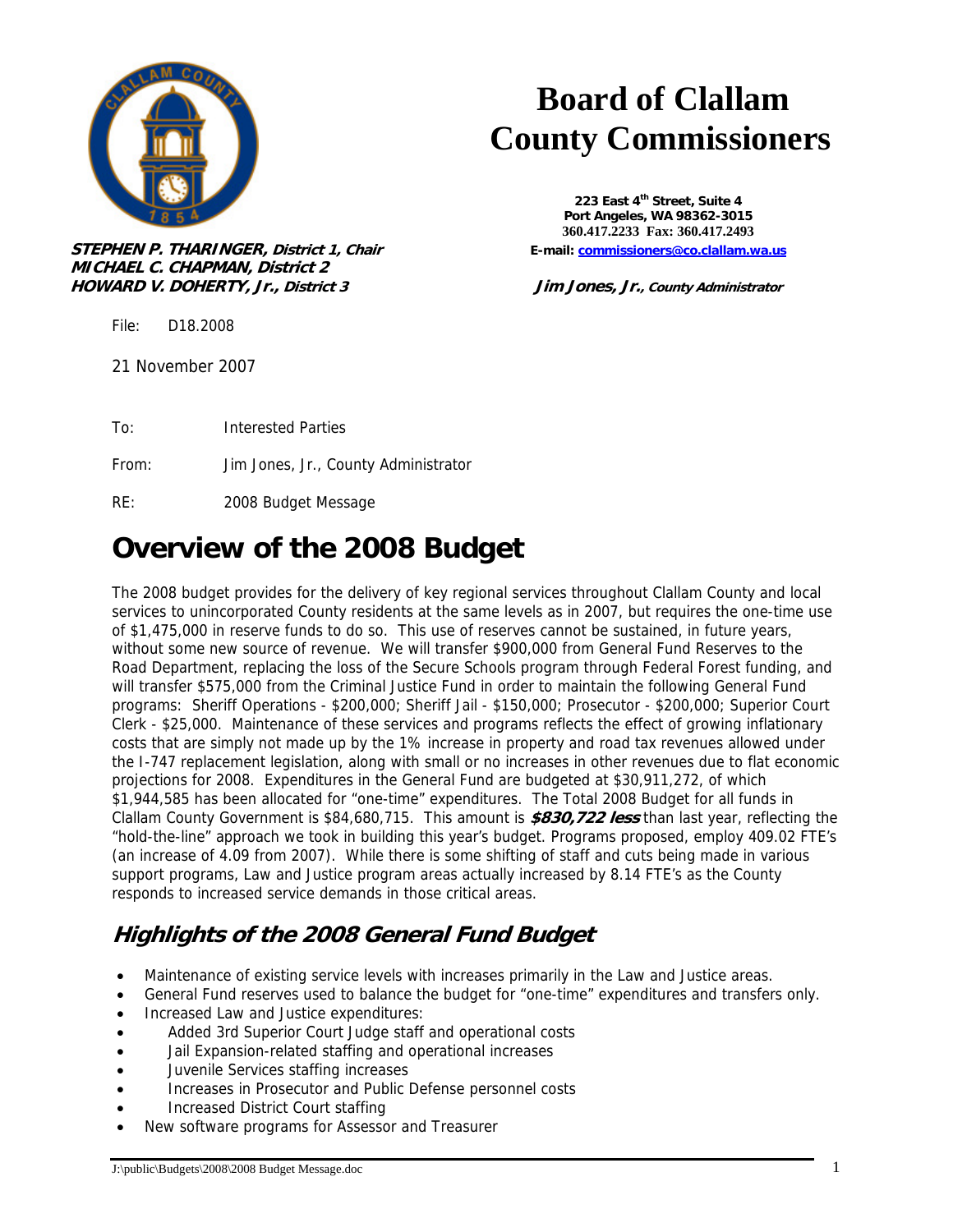#### **Background**



During calendar year 2001, County revenues began a downturn. Clallam County is not alone. Most counties have experienced recent revenue reductions, particularly rural, timber based counties. Clallam County, like most counties, is experiencing both the short term effects of economic downturn and the long term effects of revenue limits resulting from voter initiatives. The long term initiative caused limitations that will multiply themselves in future years as inflation outpaces limits on revenue. The Board of Commissioners recognized Clallam County's economic situation and responded over the next several years. Both the General Fund budget

and the budget as a whole were adopted at much reduced levels. Major reductions in authorized personnel occurred in both 2002 and 2003. Overall, County workforce has been reduced from 422.10 in 2001 to 409.02 in 2008.

#### **Assumptions and Methodology**

An underlying principle for revenue projections is that the revenue should be an amount, which is realistic and has not been over or underestimated. Property taxes for the Road Fund are proposed for a one percent increase beyond that for new construction. For the General Fund, tax collections are also proposed to increase one percent in addition to that added because of new construction. The increase of one percent is being recommended by Governor Gregoire even though I-747 was found to be unconstitutional, pending new rules from the 2008 Legislative session. Most other revenues are projected to be flat or show slight decreases from 2007 due, primarily, to the projected decrease in local economic conditions in 2008.

#### **Accounting - General Fund**

There are 62 funds used to run Clallam County government. The primary fund used to run most services citizens are familiar with is called the General Fund. Each fund has a balance, very similar to a checking account. The accrued balance, also called reserve, is the money the General Fund has on 1 January (the beginning balance) and the money the fund has remaining on 31 December (the ending balance). The County maintains written financial policies to manage the budget. It is the County's policy to maintain a minimum unreserved balance in the General Fund equal to ten percent of the annual adopted budget in the fund. The status of the fund balance for the General Fund is as follows:

| <b>Beginning Balance projected-1 January 2008</b>                    | \$8,719,500    |
|----------------------------------------------------------------------|----------------|
| <b>Revenue Projected for 2008</b>                                    | \$29,452,274   |
| <b>General Fund Expenditures for 2008</b>                            | (\$30,911,272) |
| Ending Fund Balance projected-31 December 2008                       | 7,260,502      |
| General Fund Reserves used for "one-time" expenditures (\$1,458,998) |                |
| Reserved for cash flow and emergencies                               | (2,500,000)    |
| <b>Projected Unreserved, Ending Fund</b>                             |                |
| Balance-31 December 2008                                             | \$4,760,502    |
| Ending Balance as a Percentage of the Budget                         | 15.40%         |